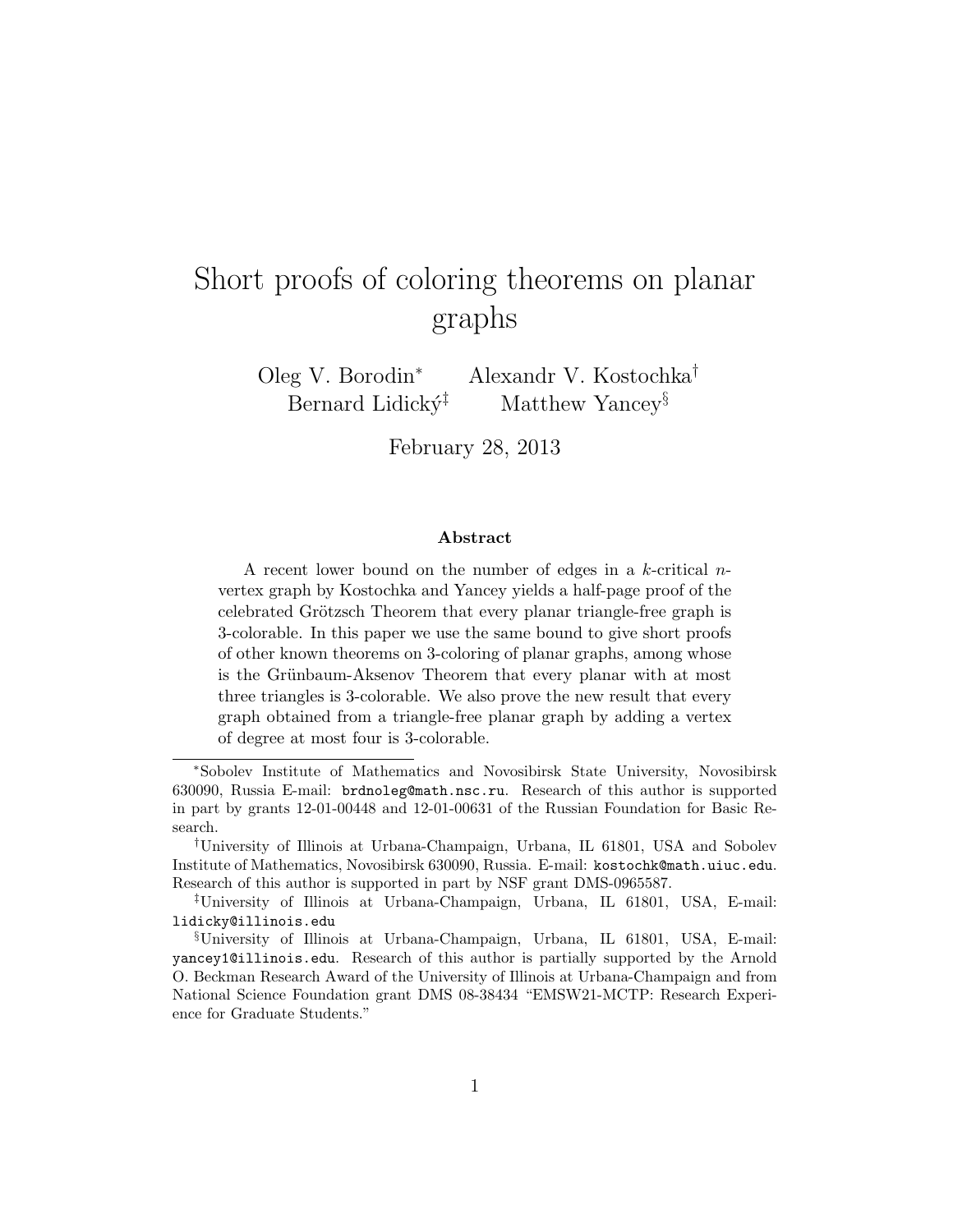#### 1 Introduction

Graphs considered in this paper are simple, i.e., without loops or parallel edges. For a graph G, the set of its vertices is denoted by  $V(G)$  and the set of its edges by  $E(G)$ .

An embedding  $\sigma$  of a graph  $G = (V, E)$  in a surface  $\Sigma$  is an injective mapping of V to a point set P in  $\Sigma$  and E to non-self-intersecting curves in  $\Sigma$  such that (a) for all  $v \in V$  and  $e \in E$ ,  $\sigma(v)$  is never an interior point of  $\sigma(e)$ , and  $\sigma(v)$  is an endpoint of  $\sigma(e)$  if and only if v is a vertex of e, and (b) for all  $e, h \in E$ ,  $\sigma(h)$  and  $\sigma(e)$  can intersect only in vertices of P. A graph is planar if it has an embedding in the plane. A graph with its embedding in the (projective) plane is a (projective) plane graph. A cycle in a graph embedded in  $\Sigma$  is *contractible* if it splits  $\Sigma$  into two surfaces where one of them is homeomorphic to a disk.

A (proper) coloring  $\varphi$  of a graph G is a mapping from  $V(G)$  to a set of colors C such that  $\varphi(u) \neq \varphi(v)$  whenever  $uv \in E(G)$ . A graph G is k*colorable* if there exists a coloring of G using at most  $k$  colors. A graph  $G$ is k-critical if G is not  $(k-1)$ -colorable but every proper subgraph of G is  $(k-1)$ -colorable. By definition, if a graph G is not  $(k-1)$ -colorable then it contains a k-critical subgraph.

Dirac  $[12]$  asked to determine the minimum number of edges in a kcritical graph. Ore conjectured [\[22\]](#page-12-0) that an upper bound obtained from Hajós' construction is tight. More details about Ore's conjecture can be found in [\[18\]](#page-11-1)[Problem 5.3] and in [\[20\]](#page-11-2). Recently, Kostochka and Yancey [\[20\]](#page-11-2) confirmed Ore's conjecture for  $k = 4$  and showed that the conjecture is tight in infinitely many cases for every  $k \geq 5$ . In [\[19\]](#page-11-3) they gave a 2.5-page proof of the case  $k = 4$ :

<span id="page-1-0"></span>**Theorem 1** ([\[19\]](#page-11-3)). If G is a 4-critical n-vertex graph then

$$
|E(G)| \ge \frac{5n-2}{3}.
$$

Theorem [1](#page-1-0) yields a half-page proof [\[19\]](#page-11-3) of the celebrated Grötzsch Theorem [\[14\]](#page-11-4) that every planar triangle-free graph is 3-colorable. This paper presents short proofs of some other theorems on 3-coloring of graphs close to planar. Most of these results are generalizations of Grötzsch Theorem.

Examples of such generalizations are results of Aksenov [\[2\]](#page-10-0) and Jensen and Thomassen [\[17\]](#page-11-5).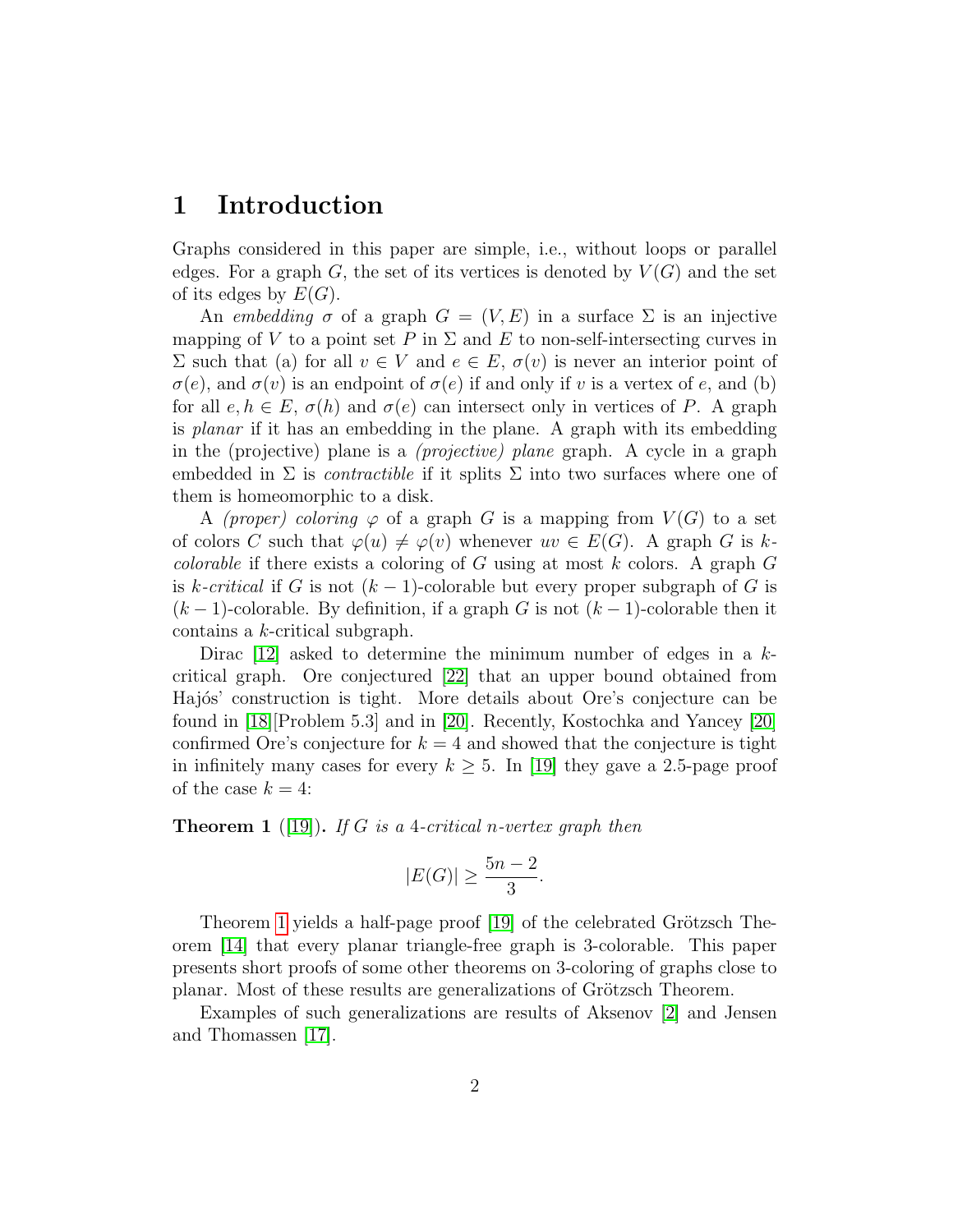<span id="page-2-0"></span>**Theorem 2** ([\[2,](#page-10-0) [17\]](#page-11-5)). Let G be a triangle-free planar graph and H be a graph such that  $G = H - h$  for some edge h of H. Then H is 3-colorable.

<span id="page-2-1"></span>**Theorem 3** ([\[17\]](#page-11-5)). Let G be a triangle-free planar graph and H be a graph such that  $G = H - v$  for some vertex v of degree 3. Then H is 3-colorable.

We show an alternative proof of Theorem [2](#page-2-0) and give a strengthening of Theorem [3.](#page-2-1)

<span id="page-2-2"></span>**Theorem 4.** Let G be a triangle-free planar graph and H be a graph such that  $G = H - v$  for some vertex v of degree 4. Then H is 3-colorable.

Theorems [2](#page-2-0) and [4](#page-2-2) yield a short proof of the following extension theorem that was used by Grötzsch  $[14]$ .

<span id="page-2-4"></span>**Theorem 5.** Let G be a triangle-free planar graph and F be a face of G of length at most 5. Then each 3-coloring of  $F$  can be extended to a 3-coloring of G.

An alternative statement of Theorem [2](#page-2-0) is that each coloring of two vertices of a triangle-free planar graph  $G$  by two different colors can be extended to a 3-coloring of G. Aksenov et al. [\[3\]](#page-10-1) extended Theorem [2](#page-2-0) by showing that each proper coloring of each induced subgraph on two vertices of G extends to a 3-coloring of  $G$ .

<span id="page-2-3"></span>**Theorem 6** ([\[3\]](#page-10-1)). Let G be a triangle-free planar graph. Then each coloring of two non-adjacent vertices can be extended to a 3-coloring of G.

We show a short proof of Theorem [6.](#page-2-3)

Another possibility to strengthen Grötzsch's Theorem is to allow at most three triangles.

<span id="page-2-5"></span>**Theorem 7** ([\[1,](#page-10-2) [4,](#page-10-3) [15\]](#page-11-6)). Let G be a planar graph containing at most three triangles. Then G is 3-colorable.

The original proof by Grünbaum [\[15\]](#page-11-6) was incorrect and a correct proof was provided by Aksenov [\[1\]](#page-10-2). A simpler proof was given by Borodin [\[4\]](#page-10-3), but our proof is significantly simpler.

Youngs [\[30\]](#page-12-1) constructed triangle-free graphs in the projective plane that are not 3-colorable. Thomassen  $[25]$  showed that if G is embedded in the projective plane without contractible cycles of length at most 4 then G is 3-colorable. We slightly strengthen the result by allowing two contractible 4-cycles or one contractible 3-cycle.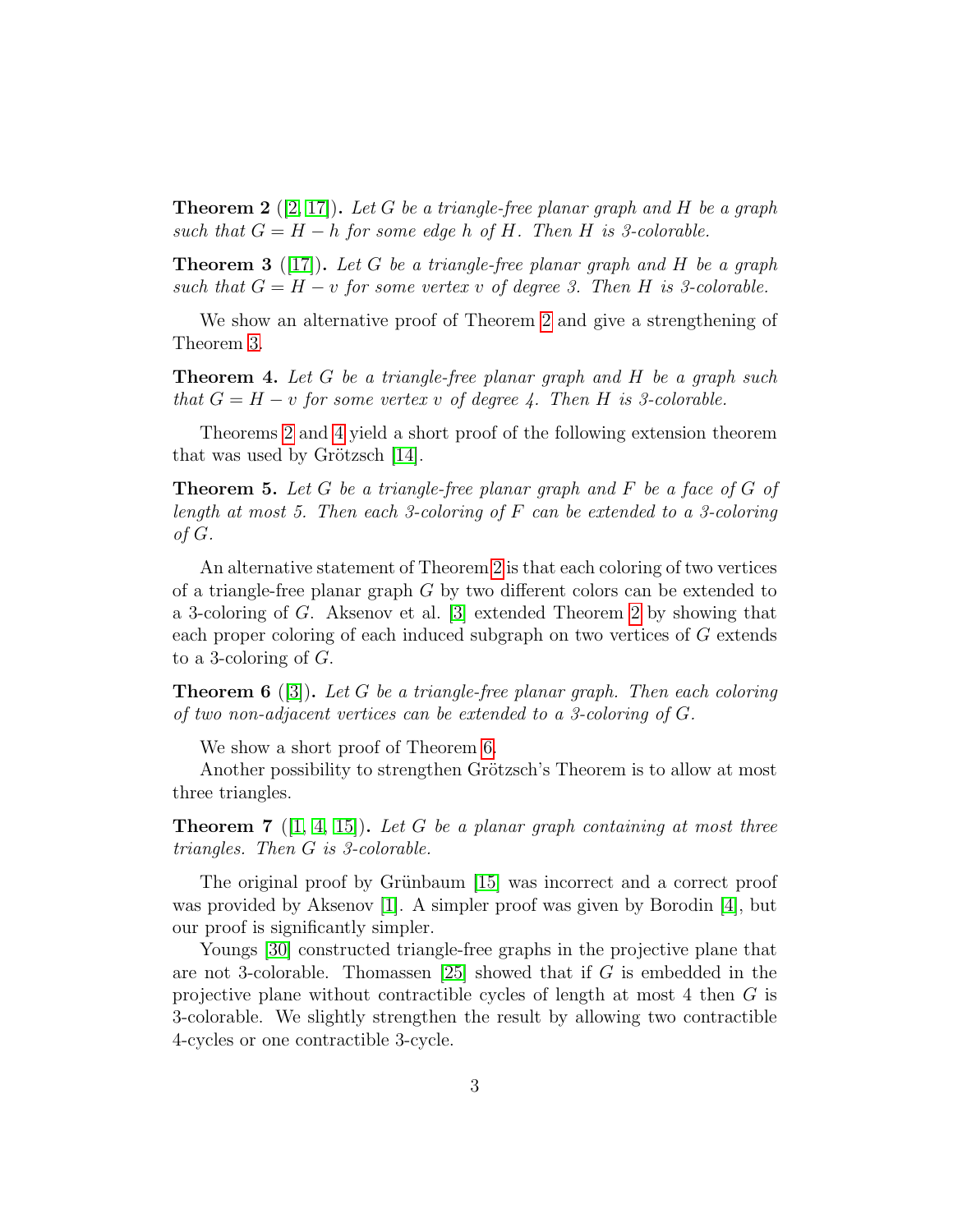<span id="page-3-0"></span>**Theorem 8.** Let G be a graph embedded in the projective plane such that the embedding has at most two contractible cycles of length  $\lambda$  or one contractible cycle of length three such that all other cycles of length at most 4 are noncontractible. Then G is 3-colorable.

It turned out that restricting the number of triangles is not necessary. Havel conjectured [\[16\]](#page-11-7) that there exists a constant c such that if every pair of triangles in a planar graph  $G$  is at distance at least  $c$  then  $G$  is 3-colorable. The conjecture was proven true by Dvořák, Král' and Thomas [\[13\]](#page-11-8).

Without restriction on triangles, Steinberg conjectured [\[23\]](#page-12-3) that every planar graph without 4- and 5-cycles is 3-colorable. Erdős suggested to relax the conjecture and asked for the smallest  $k$  such that every planar graphs without cycles of length 4 to k is 3-colorable. The best known bound for k is  $7 \vert 9$ . A cycle C is *triangular* if it is adjacent to a triangle other than C. In [\[6\]](#page-10-4), it is proved that every planar graph without triangular cycles of length from 4 to 7 is 3-colorable, which implies all results in [\[7,](#page-10-5) [8,](#page-11-10) [9,](#page-11-9) [10,](#page-11-11) [11,](#page-11-12) [21,](#page-12-4) [26,](#page-12-5) [27,](#page-12-6) [28,](#page-12-7) [29\]](#page-12-8).

We present the following result in the direction towards Steinberg's conjecture with a Havel-type constraint on triangles. As a free bonus, the graph can be in the projective plane instead of the plane.

<span id="page-3-1"></span>**Theorem 9.** Let G be a 4-chromatic projective planar graph where every vertex is in at most one triangle. Then G contains a cycle of length 4,5 or 6.

There are numerous other results on the Three Color Problem in the plane. See a recent survey [\[5\]](#page-10-6) or a webpage maintained by Montassier [http:](http://janela.lirmm.fr/~montassier/index.php?n=Site.ThreeColorProblem) [//janela.lirmm.fr/~montassier/index.php?n=Site.ThreeColorProblem](http://janela.lirmm.fr/~montassier/index.php?n=Site.ThreeColorProblem).

The next section contains proofs of the presented theorems and Section [3](#page-9-0) contains constructions showing that some of the theorems are best possible.

### 2 Proofs

*Identification* of non-adjacent vertices u and v in a graph  $G$  results in a graph G' obtained from  $G - \{u, v\}$  by adding a new vertex x adjacent to every vertex that is adjacent to at least one of  $u$  and  $v$ .

The following lemma is a well-known tool to reduce the number of 4-faces. We show its proof for the completeness.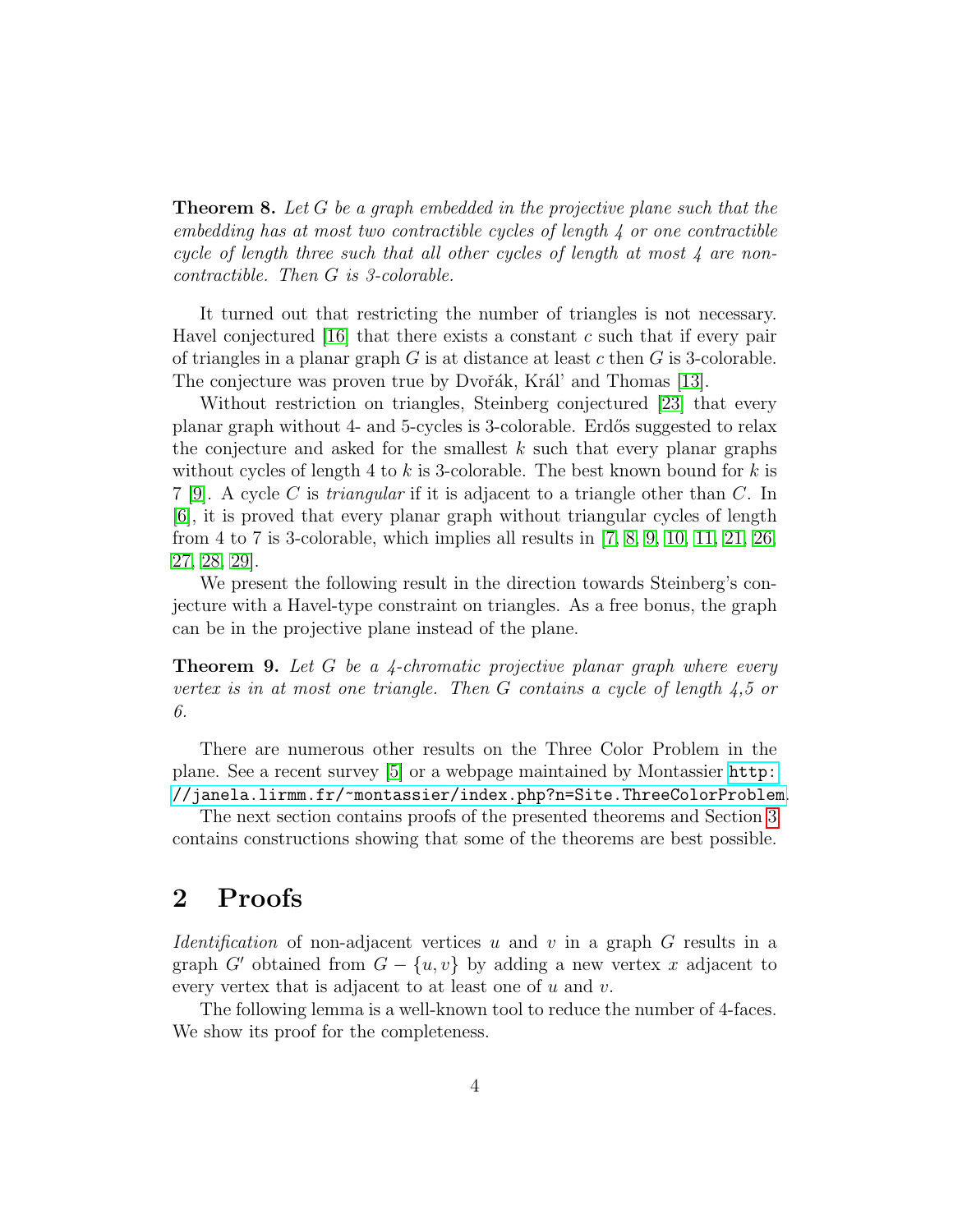

<span id="page-4-1"></span>Figure 1: Triangle adjacent to a 4-face in Lemma [10.](#page-4-0)

<span id="page-4-0"></span>**Lemma 10.** Let G be a plane graph and  $F = v_0v_1v_2v_3$  be a 4-face in G such that  $v_0v_2, v_1v_3 \notin E(G)$ . Let  $G_i$  be obtained from G by identifying  $v_i$  and  $v_{i+2}$ where  $i \in \{0,1\}$ . If the number of triangles increases in both  $G_0$  and  $G_1$ then there exists a triangle  $v_i v_{i+1} z$  for some  $z \in V(G)$  and  $i \in \{0,1,2,3\}.$ Moreover, G contains vertices x and y not in F such that  $v_{i+1}z x v_{i-1}$  and  $v_izyv_{i+2}$  are paths in G. Indices are modulo 4. See Figure [1.](#page-4-1)

*Proof.* Let  $G, F, G_0$  and  $G_1$  be as in the statement of the lemma. Since the number of triangles increases in  $G_0$  there must be a path  $v_0zyv_2$  in G where  $z, y \notin F$ . Similarly, a new triangle in  $G_1$  implies a path  $v_1wxy_3$  in G where  $w, x \notin F$ . By the planarity of G,  $\{z, y\}$  and  $\{w, x\}$  are not disjoint. Without loss of generality assume  $z = w$ . This results in triangle  $v_0v_1z$  and paths  $v_1zxy_3$  and  $v_0zyv_2$ . Note that x and y do not have to be distinct. See Figure [1\(](#page-4-1)b).  $\Box$ 

*Proof of Theorem [2.](#page-2-0)* Let  $H$  be a smallest counterexample and  $G$  be a plane triangle-free graph such that  $G = H - h$  for some edge  $h = uv$ . Let H have n vertices and e edges and G have f faces. Note that G has n vertices and  $e-1$  edges. By the minimality of H, H is 4-critical. So Theorem [1](#page-1-0) implies  $e \geq \frac{5n-2}{3}$  $\frac{1}{3}$ .

CASE 1: G has at most one 4-face. Then  $5f - 1 \leq 2(e - 1)$  and hence  $f \leq (2e-1)/5$ . By this and Euler's Formula  $n-(e-1)+f=2$  applied on G we have  $5n - 3e + 1 \ge 5$ , i.e.,  $e \le \frac{5n - 4}{3}$  $\frac{a-4}{3}$ . This contradicts Theorem [1.](#page-1-0)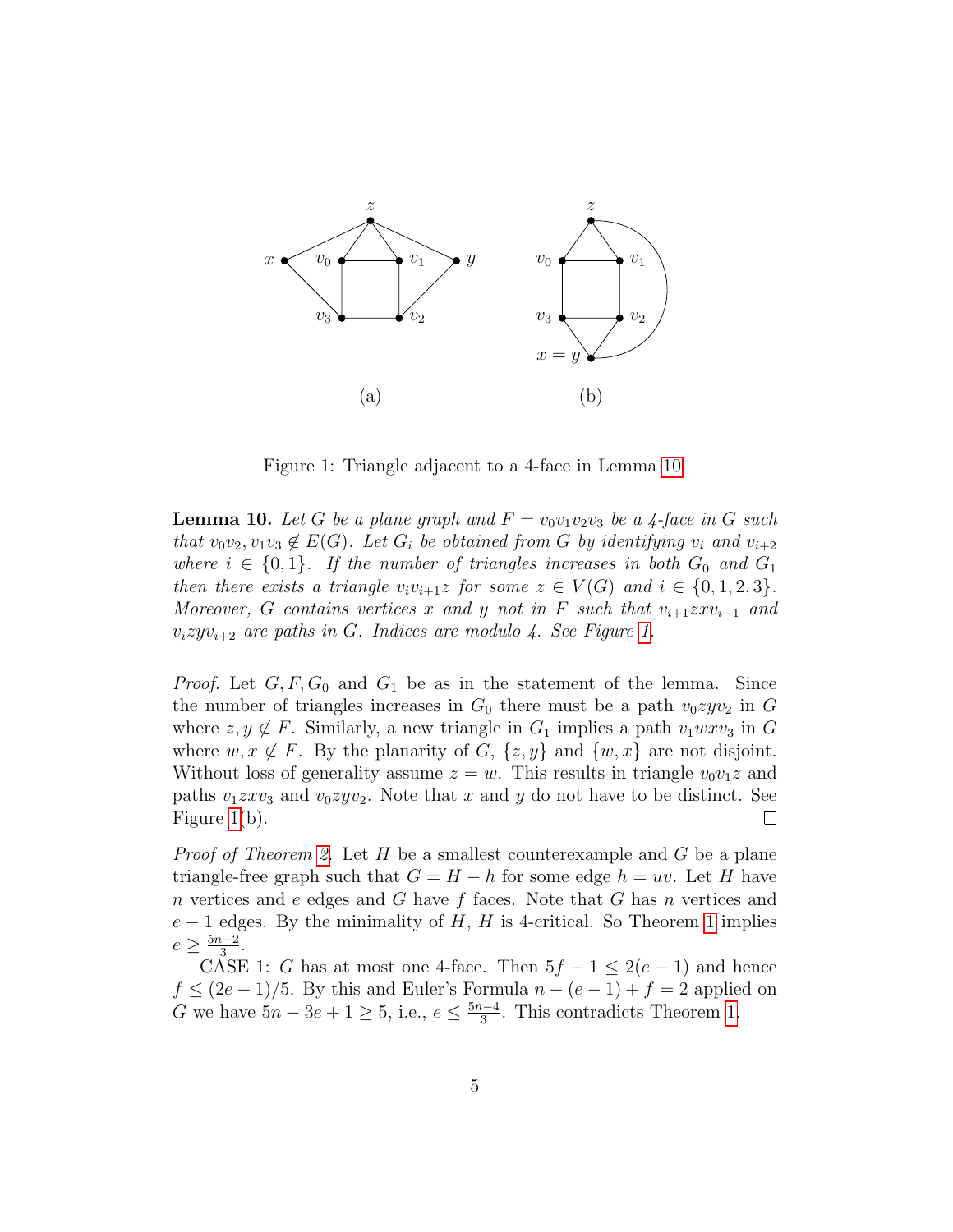CASE 2: Every 4-face of G contains both  $u$  and  $v$  and there are at least two such 4-faces  $F_x = ux_1vx_2$  and  $F_y = uy_1vy_2$ . If there exists  $z \in \{x_1, x_2\} \cap$  $\{y_1, y_2\}$  then z has degree two in G which contradicts the 4-criticality of G.

Let G' be obtained from G by identification of  $x_1$  and  $x_2$  into a new vertex x. If G' is not triangle-free then there is a path  $P = x_1q_1q_2x_2$  in G where  $q_1, q_2 \notin F_x$ . Since P must cross  $uy_1v$  and  $uy_2v$ , we may assume that  $y_1 = q_1$ and  $y_2 = q_2$ . However,  $y_1y_2 \notin E(G)$ . This contradicts the existence of P. Hence G' is triangle-free. Let  $H' = G' + h$ . By the minimality of H, there exists a 3-coloring  $\varphi$  of H'. This contradicts that H is not 4-colorable since  $\varphi$  can be extended to H by letting  $\varphi(x_1) = \varphi(x_2) = \varphi(x)$ .

CASE 3: G has a 4-face F with vertices  $v_0v_1v_2v_3$  in the cyclic order where h is neither  $v_0v_2$  nor  $v_1v_3$ . Since G is triangle-free, neither  $v_0v_2$  nor  $v_1v_3$  are edges of G. Lemma [10](#page-4-0) implies that either  $v_0$  and  $v_2$  or  $v_1$  and  $v_3$  can be identified without creating a triangle. Without loss of generality assume that  $G'$ , obtained by from G identification of  $v_0$  and  $v_2$  to a new vertex v, is triangle-free. Let  $H' = G' + h$ . By the minimality of H, there is a 3-coloring  $\varphi$  of H'. The 3-coloring  $\varphi$  can be extended to H by letting  $\varphi(v_0) = \varphi(v_2) = \varphi(v)$  which contradicts the 4-criticality of H.  $\Box$ 

*Proof of Theorem [4.](#page-2-2)* Let H be a smallest counterexample and G be a plane triangle-free graph such that  $G = H - v$  for some vertex v of degree 4. Let H have n vertices and e edges and G have f faces. Then G has  $n-1$  vertices and  $e-4$  edges. By minimality, H is 4-critical. So Theorem [1](#page-1-0) implies  $e \geq \frac{5n-2}{3}$  $rac{1}{3}$ .

CASE 1: G has no 4-faces. Then  $5f \leq 2(e-4)$  and hence  $f \leq 2(e-4)/5$ . By this and Euler's Formula  $(n-1)-(e-4)+f=2$  applied to G, we have  $5n - 3e - 8 \ge -5$ , i.e.,  $e \le \frac{5n - 3}{3}$  $\frac{1}{3}$ . This contradicts Theorem [1.](#page-1-0)

CASE 2: G has a 4-face F with vertices  $v_0v_1v_2v_3$  in the cyclic order. Since G is triangle-free, neither  $v_0v_2$  nor  $v_1v_3$  are edges of G and Lemma [10](#page-4-0) applies. Without loss of generality assume that  $G_0$  obtained from G by identification of  $v_0$  and  $v_2$  is triangle-free.

By the minimality of  $H$ , the graph obtained from  $H$  by identification of  $v_0$  and  $v_2$  satisfies the assumptions of the theorem and hence has a 3-coloring. Then H also has a 3-coloring, a contradiction.  $\Box$ 

*Proof of Theorem [5.](#page-2-4)* Let the 3-coloring of F be  $\varphi$ .

CASE 1: F is a 4-face where  $v_0v_1v_2v_3$  are its vertices in cyclic order.

CASE 1.1:  $\varphi(v_0) = \varphi(v_2)$  and  $\varphi(v_1) = \varphi(v_3)$ . Let G' be obtained from G by adding a vertex v adjacent to  $v_0, v_1, v_2$  and  $v_3$ . Since G' satisfies the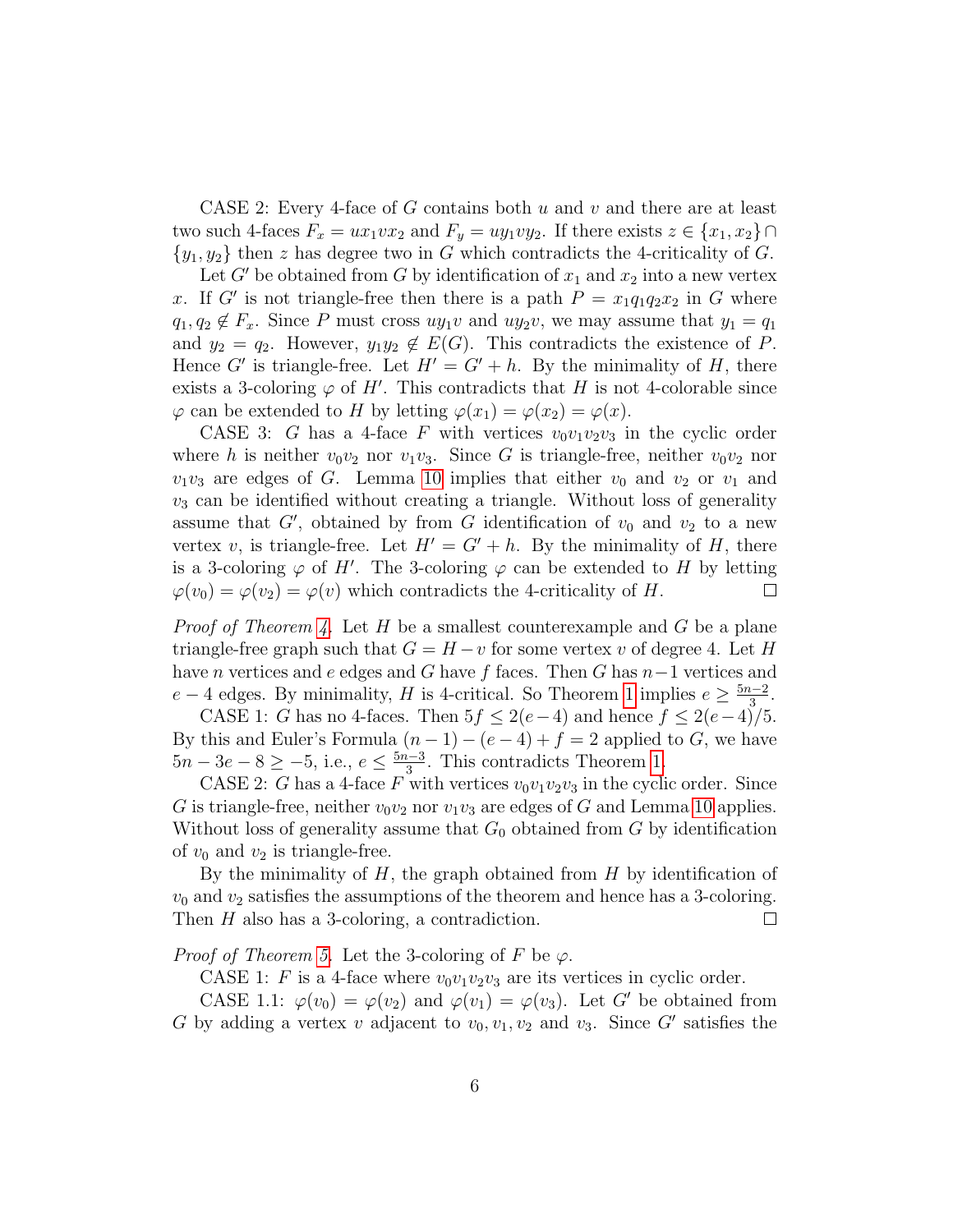assumptions of Theorem [4,](#page-2-2) there exists a 3-coloring  $\rho$  of  $G'$ . In any such 3-coloring,  $\rho(v_0) = \rho(v_2)$  and  $\rho(v_1) = \rho(v_3)$ . Hence by renaming the colors in  $\varrho$  we obtain an extension of  $\varphi$  to a 3-coloring of G.

By symmetry, the other subcase is the following.

CASE 1.2:  $\varphi(v_0) = \varphi(v_2)$  and  $\varphi(v_1) \neq \varphi(v_3)$ . Let G' be obtained from G by adding the edge  $v_1v_3$ . Since G' satisfies the assumptions of Theorem [2,](#page-2-0) there exists a 3-coloring  $\varrho$  of G'. In any such 3-coloring,  $\varrho(v_1) \neq \varrho(v_3)$  and hence  $\varrho(v_0) = \varrho(v_2)$ . By renaming the colors in  $\varrho$  we obtain an extension of  $\varphi$  to a 3-coloring of G.

CASE 2: F is a 5-face where  $v_0v_1v_2v_3v_4$  are its vertices in cyclic order. Observe that up to symmetry there is just one coloring of  $F$ . So without loss of generality assume that  $\varphi(v_0) = \varphi(v_2)$  and  $\varphi(v_1) = \varphi(v_3)$ .

Let G' be obtained from G by adding a vertex v adjacent to  $v_0, v_1, v_2$  and  $v_3$ . Since G' satisfies the assumptions of Theorem [4,](#page-2-2) there exists a 3-coloring  $\varrho$  of G'. Note that in any such 3-coloring  $\varrho(v_0) = \varrho(v_2)$  and  $\varrho(v_1) = \varrho(v_3)$ . Hence by renaming the colors in  $\varrho$  we can extend  $\varphi$  to a 3-coloring of G.  $\Box$ 

*Proof of Theorem [6.](#page-2-3)* Let G be a smallest counterexample and let  $u, v \in V(G)$ be the two non-adjacent vertices colored by  $\varphi$ . If  $\varphi(u) \neq \varphi(v)$  then the result follows from Theorem [2](#page-2-0) by considering graph obtained from G by adding the edge uv. Hence assume that  $\varphi(u) = \varphi(v)$ .

CASE 1: G has at most two 4-faces. Let  $H$  be a graph obtained from G by identification of u and v. Any 3-coloring of H yields a 3-coloring of  $G$ where  $u$  and  $v$  are colored the same. By this and the minimality of  $G$  we conclude that H is 4-critical. Let G have e edges,  $n+1$  vertices and f faces.

Since G is planar  $5f - 2 \leq 2e$ . By this and Euler's formula,

$$
2e + 2 + 5(n + 1) - 5e \ge 10
$$

and hence  $e \leq (5n-3)/3$ , a contradiction to Theorem [1.](#page-1-0)

CASE 2: G has at least three 4-faces. Let  $F$  be a 4-face with vertices  $v_0v_1v_2v_3$  in the cyclic order. Since G is triangle-free, neither  $v_0v_2$  nor  $v_1v_3$ are edges of G. Hence Lemma [10](#page-4-0) applies.

Without loss of generality let  $G_0$  from Lemma [10](#page-4-0) be triangle-free. By the minimality of G, G<sub>0</sub> has a 3-coloring  $\varphi$  where  $\varphi(u) = \varphi(v)$  unless  $uv \in$  $E(G_0)$ . Since  $uv \notin E(G)$ , without loss of generality  $v_0 = u$  and  $v_2v \in E(G)$ . Moreover, the same cannot happen to  $G_1$  from Lemma [10,](#page-4-0) hence  $G_1$  contains a triangle. Thus G contains a path  $v_1q_1q_2v_3$  where  $q_1, q_2 \notin F$ , and G also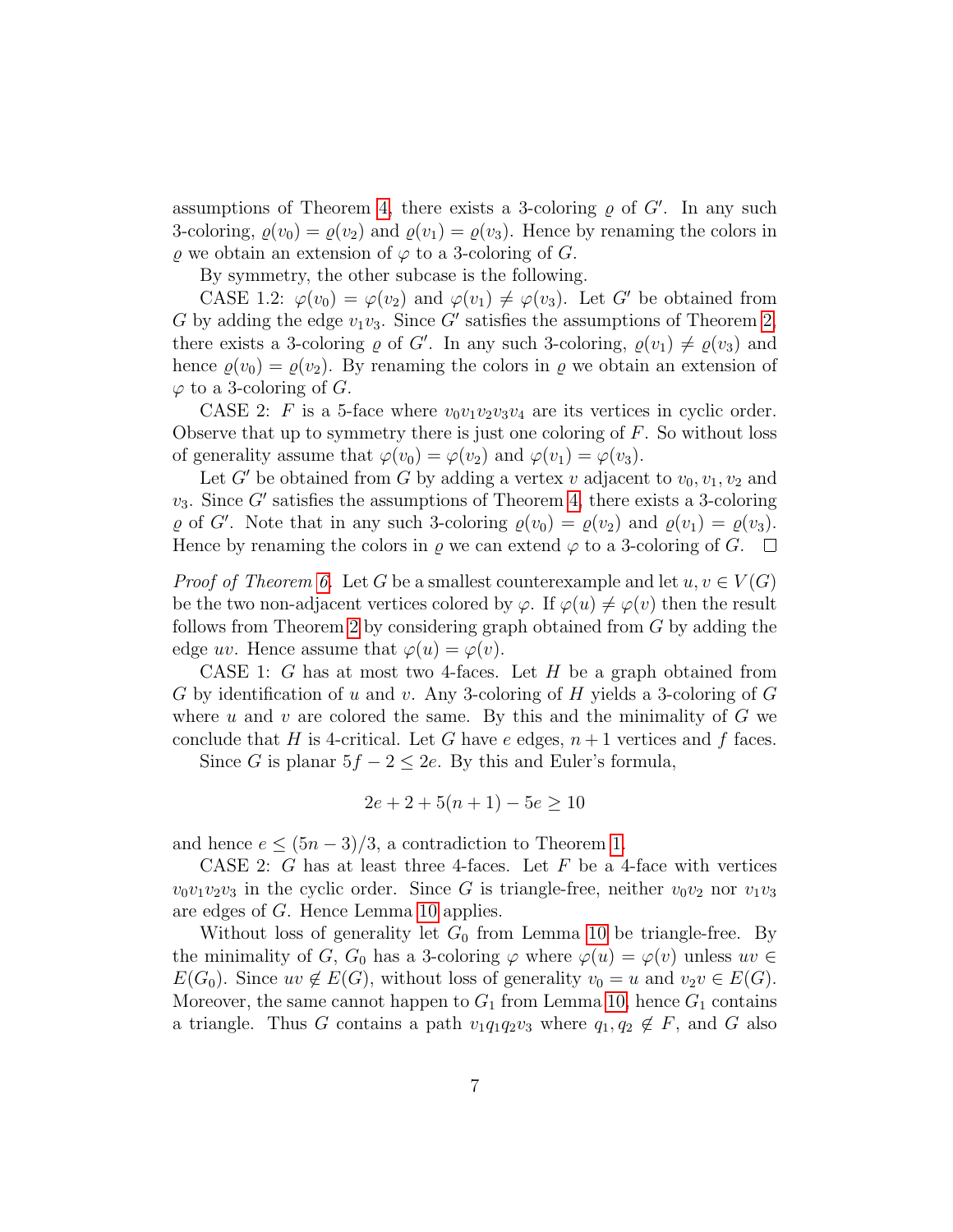

<span id="page-7-0"></span>Figure 2: Configuration from Theorem [6.](#page-2-3)

contains a 5-cycle  $C = uv_1q_1q_2v_3$  (see Figure [2\)](#page-7-0). By Theorem [5,](#page-2-4) C is a 5-face. Hence  $u$  is a 2-vertex incident with only one 4-face.

By symmetric argument with a different 4-face,  $v$  is also a 2-vertex incident with one 4-face and 5-face. However, G has at least one more 4-face where identification of vertices does not result in the edge  $uv$ , a contradiction to the minimality of G.  $\Box$ 

*Proof of Theorem [8.](#page-3-0)* Let G be a minimal counterexample with  $e$  edges, n vertices and  $f$  faces. By minimality,  $G$  is a 4-critical and has at most two 4-faces or one 3-face. From embedding,  $5f - 2 \leq 2e$ . By Euler's formula,  $2e+2+5n-5e \geq 5$ . Hence  $e \leq (5n-3)/3$ , a contradiction to Theorem [1.](#page-1-0)  $\Box$ 

Borodin used in his proof of Theorem [7](#page-2-5) a technique called portionwise coloring. We avoid it and build the proof on the previous results arising from Theorem [1.](#page-1-0)

*Proof of Theorem [7.](#page-2-5)* Let G be a smallest counterexample. By minimality, G is 4-critical and every triangle is a face. By Theorem [5](#page-2-4) for every separating 4-cycle and 5-cycle  $C$ , both the interior and exterior of  $C$  contain triangles.

CASE 1: G has no 4-faces. Then  $5f - 6 \leq 2e$  and by Euler's Formula  $3e + 6 + 5n - 5e \ge 10$ , i.e.,  $e \le \frac{5n-4}{3}$  $\frac{a-4}{3}$ . This contradicts Theorem [1.](#page-1-0)

CASE 2: G has a 4-face  $F = v_0v_1v_2v_3$  such that  $v_0v_2 \in E(G)$ . By the minimality,  $v_0v_1v_2$  and  $v_0v_3v_2$  are both 3-faces and hence G has 4 vertices, 5 edges and it is 3-colorable.

CASE 3: For every 4-face  $F = v_0v_1v_2v_3$ , neither  $v_0v_2$  nor  $v_1v_3$  are edges of G. By Lemma [10,](#page-4-0) there exist paths  $v_0zyv_2$  and  $v_1zxv_3$ .

CASE 3.1: G contains a 3-prism with one of its 4-cycles being a 4-face. We may assume that this face is our F and  $x = y$ , see Figure [1\(](#page-4-1)b). Theorem [5](#page-2-4) implies that one of  $zv_0v_3x$ ,  $zv_1v_2x$  is a 4-face. Without loss of generality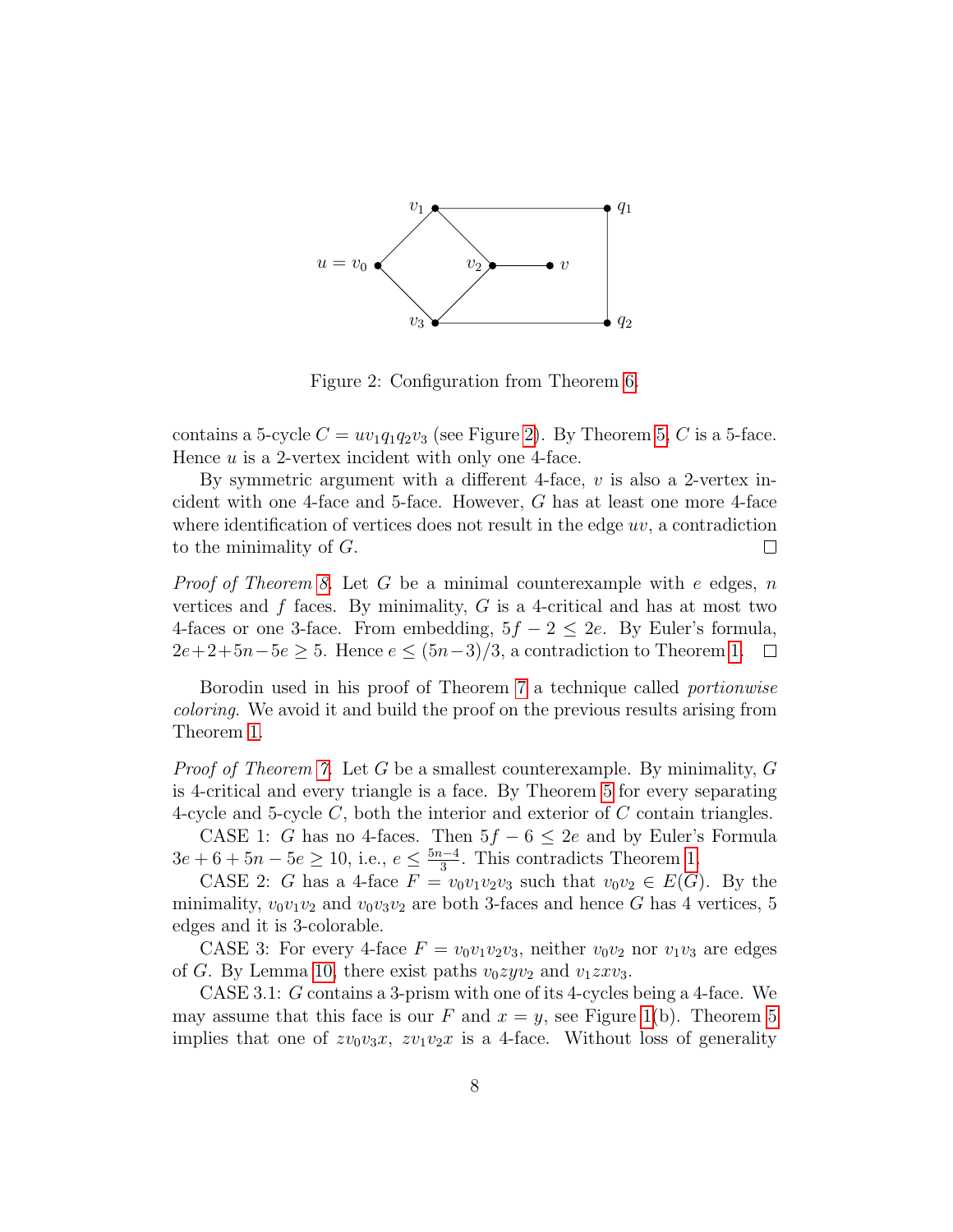assume that  $zv_1v_2x$  is a 4-face. Let  $G_0$  be obtained from G by identification of  $v_0$  and  $v_2$  to a new vertex v. Since  $G_0$  is not 3-colorable, it contains a 4-critical subgraph  $G'_0$ . Note that  $G'_0$  contains triangle  $xvz$  that is not in G but  $v_0v_1z$  is not in  $G'_0$  since  $d(v_1) = 2$  in  $G_0$ . By the minimality of G, there exists another triangle T that is in  $G_0$  but not in G. By planarity,  $x \in T$ . Hence there is a vertex  $w_1 \neq v_3$  such that  $v_0$  and x are neighbors of  $w_1$ .

By considering identification of  $v_1$  and  $v_3$  and by symmetry, we may assume that there is a vertex  $w_2 \neq v_0$  such that  $v_3$  and z are neighbors of  $w_2$ . By planarity we conclude that  $w_1 = w_2$ . This contradicts the fact that G has at most three triangles. Therefore G is 3-prism-free.

CASE 3.2: G contains no 3-prism with one of its 4-cycles being a 4-face. Then  $x \neq y$ , see Figure [1\(](#page-4-1)a). If  $v_0x \in E(G)$  then  $G - v_0$  is triangle-free and Theorem [3](#page-2-1) gives a 3-coloring of G, a contradiction. Similarly,  $v_1y \notin E(G)$ .

Suppose that  $zv_0v_3x$  if a 4-face. Let G' be obtained from  $G-v_0$  by adding edge  $xv_1$ . If the number of triangles in G' is at most three, then G' has a 3-coloring  $\varphi$  by the minimality of G. Let  $\varrho$  be a 3-coloring of G such that  $\varrho(v) = \varphi(v)$  if  $v \in V(G')$  and  $\varrho(v_0) = \varphi(x)$ . Since the neighbors of  $v_0$  in G are neighbors of x in  $G'$ ,  $\varrho$  is a 3-coloring, a contradiction. Therefore  $G'$  has at least four triangles and hence G contains a vertex  $t \neq z$  adjacent to  $v_1$  and x. Since  $v_1y \notin E(G)$ , the only possibility is  $t = v_2$ . Having edge  $xv_2$  results in a 3-prism being a subgraph of G which is already excluded. Hence  $zv_0v_3x$ is not a face and by symmetry  $zv_1v_2y$  is not a face either.

Since neither  $zv_0v_3x$  nor  $zv_1v_2y$  is a face, each of them contains a triangle in its interior. Since we know the location of all three triangles, Theorem [5](#page-2-4) implies that  $zyv_2v_3x$  is a 5-face. It also implies that the common neighbors of z and  $v_3$  are exactly  $v_0$  and x, and the common neighbors of z and  $v_2$  are exactly  $v_1$  and y. Without loss of generality, let  $zyv_2v_3x$  be the outer face of G.

Let  $H_1$  be obtained from the 4-cycle  $zv_0v_3x$  and its interior by adding edge  $zv_3$ . The edge  $zv_3$  is in only two triangles, and there is only one triangle in the interior of the 4-cycle. Hence by the minimality of  $G$ , there exists a 3-coloring  $\varphi_1$  of  $H_1$ .

Let  $H_2$  be obtained from the 4-cycle  $zv_1v_2y$  and its interior by adding edge zv<sub>2</sub>. By the same argument as for  $H_1$ , there is a 3-coloring of  $\varphi_2$  of  $H_2$ .

Rename the colors in  $\varphi_2$  so that  $\varphi_1(z) = \varphi_2(z), \varphi_1(v_0) = \varphi_2(v_2)$  and  $\varphi_1(v_3) = \varphi_2(v_1)$ . Then  $\varphi_1 \cup \varphi_2$  is a 3-coloring of G, a contradiction. ⊔

*Proof of Theorem [9.](#page-3-1)* Let  $G$  be a 4-chromatic projective plane graph where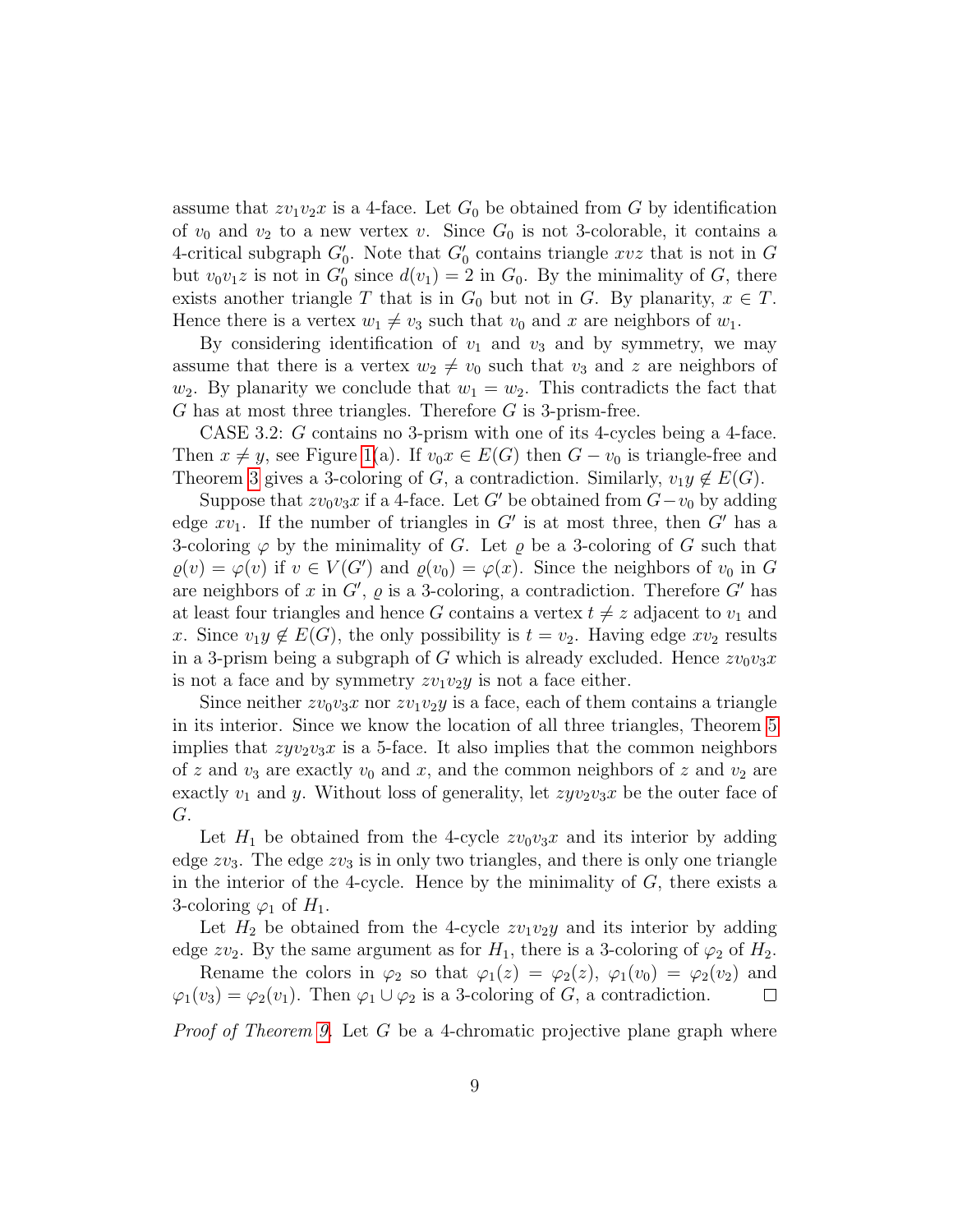

<span id="page-9-1"></span>Figure 3: First three 4-critical graphs from the family described by Thomas and Walls [\[24\]](#page-12-9).

every vertex is in at most one triangle and let  $G$  be 4-,5- and 6-cycle free. Then G contains a 4-critical subgraph  $G'$ . Let  $G'$  have e edges, n vertices and  $f$  faces. Since  $G'$  is also 4-,5- and 6-cycle-free and every vertex is in at most one triangle, we get  $f \leq \frac{n}{3} + \frac{2e - n}{7}$  $\frac{-n}{7}$ . By Eulers formula, 7n+6e−3n+21n−21e ≥ 21. Hence  $e \leq 5n/3 - 21/15$ , a contradiction to Theorem [1.](#page-1-0)  $\Box$ 

#### <span id="page-9-0"></span>3 Tightness

This section shows examples where Theorems [2,](#page-2-0)[4,](#page-2-2)[5,](#page-2-4)[6,](#page-2-3)[7,](#page-2-5) and [8](#page-3-0) are tight.

Theorem [2](#page-2-0) is best possible because there exists an infinite family [\[24\]](#page-12-9) of 4-critical graphs that become triangle-free and planar after removal of just two edges. See Figure [3.](#page-9-1) Moreover, the same family shows also the tightness of Theorem [7,](#page-2-5) since the construction has exactly four triangles.

Aksenov [\[1\]](#page-10-2) showed that every plane graph with one 6-face  $F$  and all other faces being 4-faces has no 3-coloring in which the colors of vertices of F form the sequence  $(1, 2, 3, 1, 2, 3)$ . This implies that Theorem [5](#page-2-4) is best possible. It also implies that Theorems [4](#page-2-2) and [6](#page-2-3) are best possible. See Figure [4](#page-10-7) for constructions where coloring of three vertices or an extra vertex of degree 5 force a coloring  $(1, 2, 3, 1, 2, 3)$  of a 6-cycle.

Theorem [8](#page-3-0) is best possible because there exist embeddings of  $K_4$  in the projective plane with three 4-faces or with two 3-faces and one 6-face.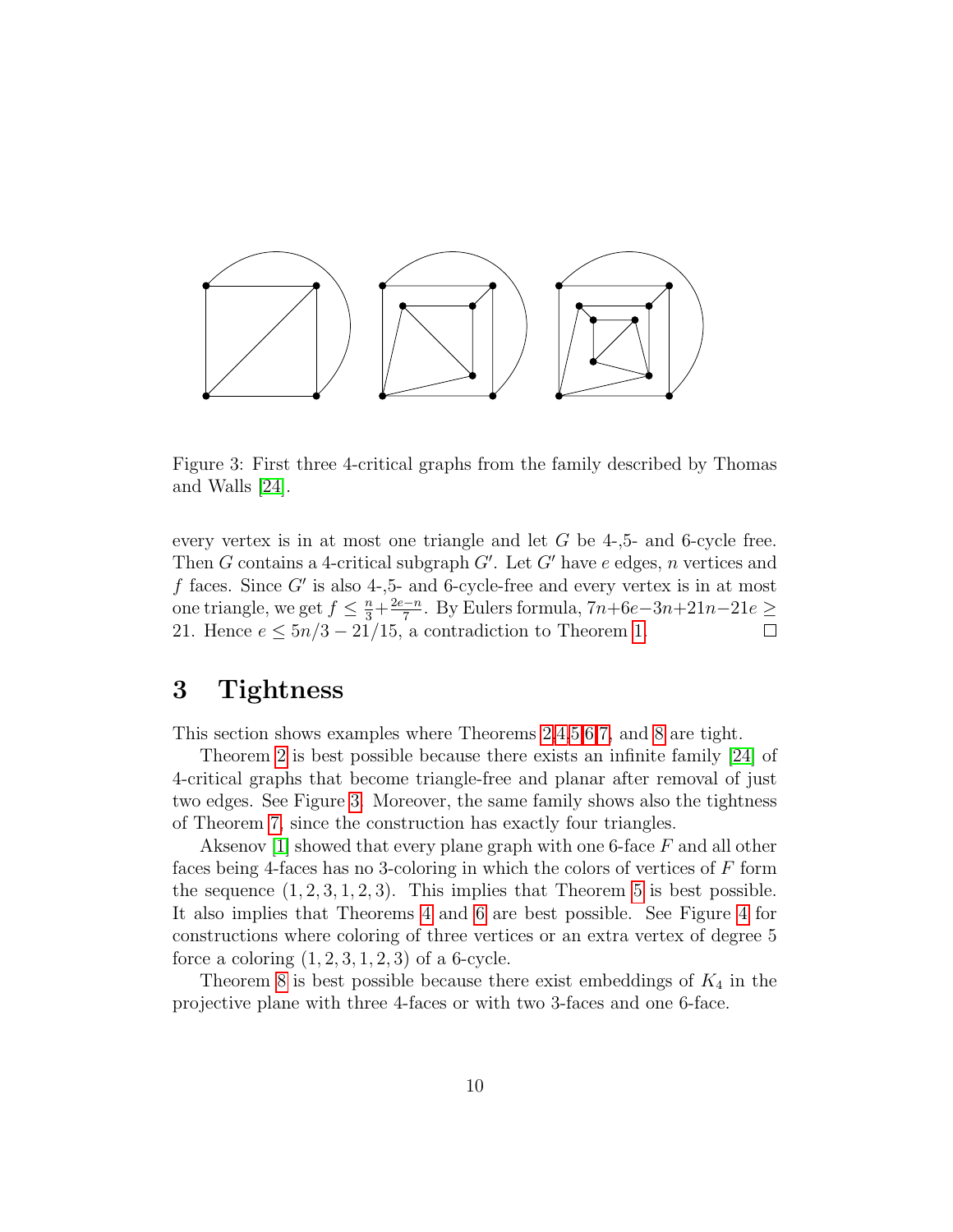

<span id="page-10-7"></span>Figure 4: Coloring of three vertices by colors 1, 2 and 3 in (a), (b) and (c) or an extra vertex of degree 5 in (d) forces a coloring of the 6-cycle by a sequence  $(1, 2, 3, 1, 2, 3)$  in cyclic order.

## References

- <span id="page-10-2"></span>[1] V. A. Aksenov. On continuation of 3-colouring of planar graphs. Diskret. Anal. Novosibirsk, 26:3–19, 1974. in Russian.
- <span id="page-10-0"></span>[2] V. A. Aksenov. Chromatic connected vertices in planar graphs. Diskret. Analiz, 31:5–16, 1977. in Russian.
- <span id="page-10-1"></span>[3] V. A. Aksenov, O. V. Borodin, and N. A. Glebov. On the continuation of a 3-coloring from two vertices in a plane graph without 3-cycles. Diskretn. Anal. Issled. Oper. Ser. 1, 9:3–36, 2002. in Russian.
- <span id="page-10-3"></span>[4] O. V. Borodin. A new proof of Grünbaum's 3 color theorem. *Discrete* Math., 169:177–183, 1997.
- <span id="page-10-6"></span>[5] O. V. Borodin. Colorings of plane graphs: a survey. Discrete Math., accepted, DOI:10.1016/j.disc.2012.11.011, 2012.
- <span id="page-10-4"></span>[6] O. V. Borodin, A. N. Glebov, and A. Raspaud. Planar graphs without triangles adjacent to cycles of length from 4 to 7 are 3-colorable. Thomassen's special issue of Discrete Math., 310:2584–2594, 2010.
- <span id="page-10-5"></span>[7] O. V. Borodin, M. Montassier, and A. Raspaud. Planar graphs without adjacent cycles of length at most seven are 3-colorable. Discrete Math., 310:167–173, 2010.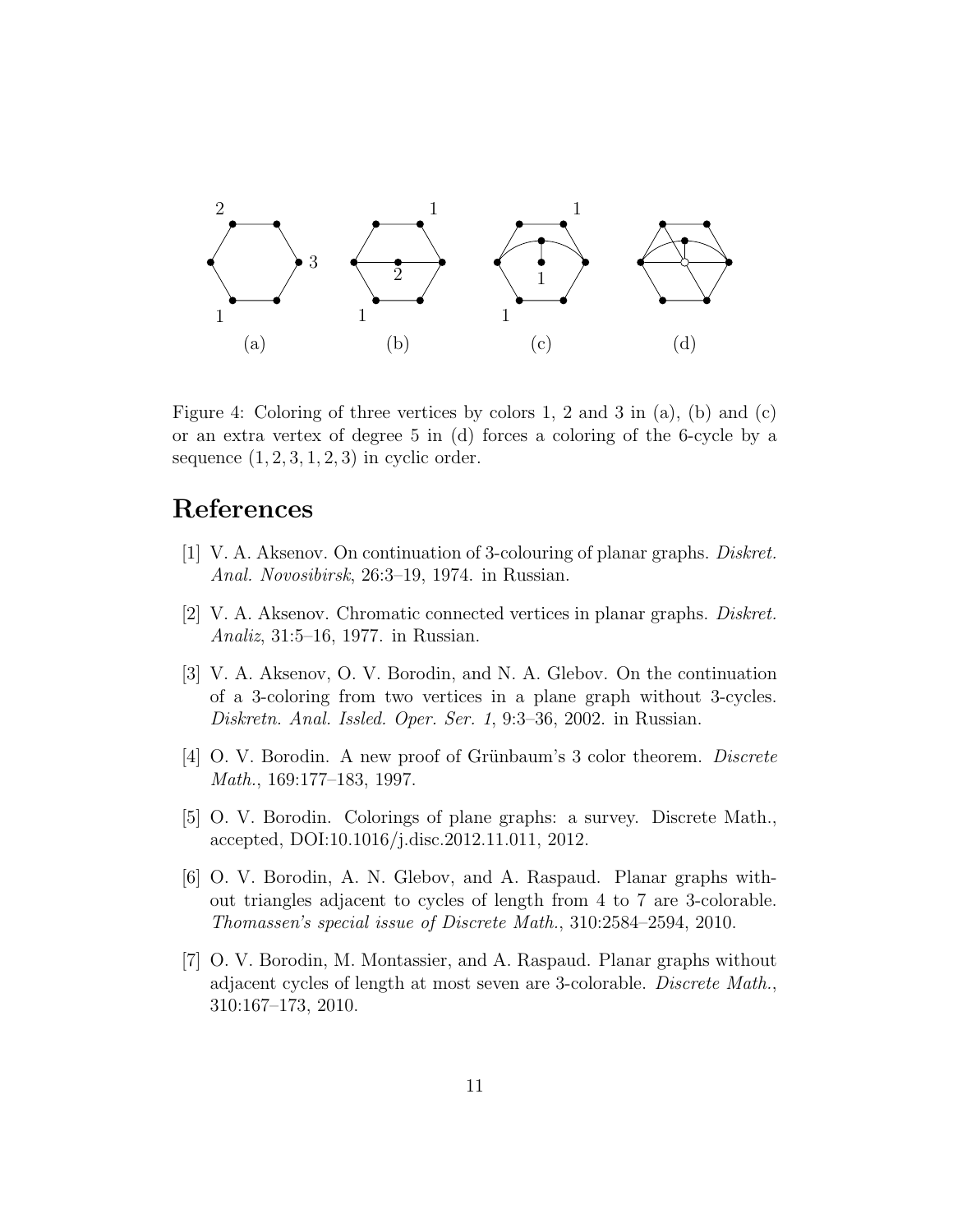- <span id="page-11-10"></span>[8] O.V. Borodin, A.N. Glebov, M. Montassier, and A. Raspaud. Planar graphs without 5- and 7-cycles and without adjacent triangles are 3 colorable. Journal of Combinatorial Theory, Series B, 99:668–673, 2009.
- <span id="page-11-9"></span>[9] O.V. Borodin, A.N. Glebov, A. Raspaud, and M.R. Salavatipour. Planar graphs without cycles of length from 4 to 7 are 3-colorable. Journal of Combinatorial Theory, Series B, 93:303–311, 2005.
- <span id="page-11-11"></span>[10] M. Chen, A. Raspaud, and W. Wang. Three-coloring planar graphs without short cycles. Inform. Process. Lett., 101:134–138, 2007.
- <span id="page-11-12"></span>[11] M. Chen and W. Wang. On 3-colorable planar graphs without short cycles. Appl. Math. Lett., 21:961–965, 2008.
- <span id="page-11-0"></span>[12] G. A. Dirac. A theorem of R. L. Brooks and a conjecture of H. Hadwiger. Proc. London Math., 7:161–195, 1957.
- <span id="page-11-8"></span>[13] Z. Dvořák, D. Král', and R. Thomas. Coloring planar graphs with triangles far apart. submitted, 2009.
- <span id="page-11-4"></span>[14] H. Grötzsch. Ein Dreifarbenzatz für Dreikreisfreie Netze auf der Kugel. Math.-Natur. Reihe, 8:109–120, 1959.
- <span id="page-11-6"></span>[15] B. Grünbaum. Grötzsch's theorem on 3-coloring. *Michigan Math. J.*, 10:303–310, 1963.
- <span id="page-11-7"></span>[16] I. Havel. On a conjecture of Grünbaum. *Journal of Combinatorial* Theory, Series B, 7:184–186, 1969.
- <span id="page-11-5"></span>[17] T. Jensen and C. Thomassen. The color space of a graph. J. Graph Theory, 34:234–245, 2000.
- <span id="page-11-1"></span>[18] T. R. Jensen and B. Toft. Graph Coloring Problems. Wiley-Interscience Series in Discrete Mathematics and Optimization, John Wiley & Sons, New York, 1995.
- <span id="page-11-3"></span>[19] A. V. Kostochka and M. Yancey. Ore's Conjecture for  $k = 4$  and Grötzsch theorem. Submitted, 2012.
- <span id="page-11-2"></span>[20] A. V. Kostochka and M. Yancey. Ore's Conjecture is almost true. Submitted, 2012.